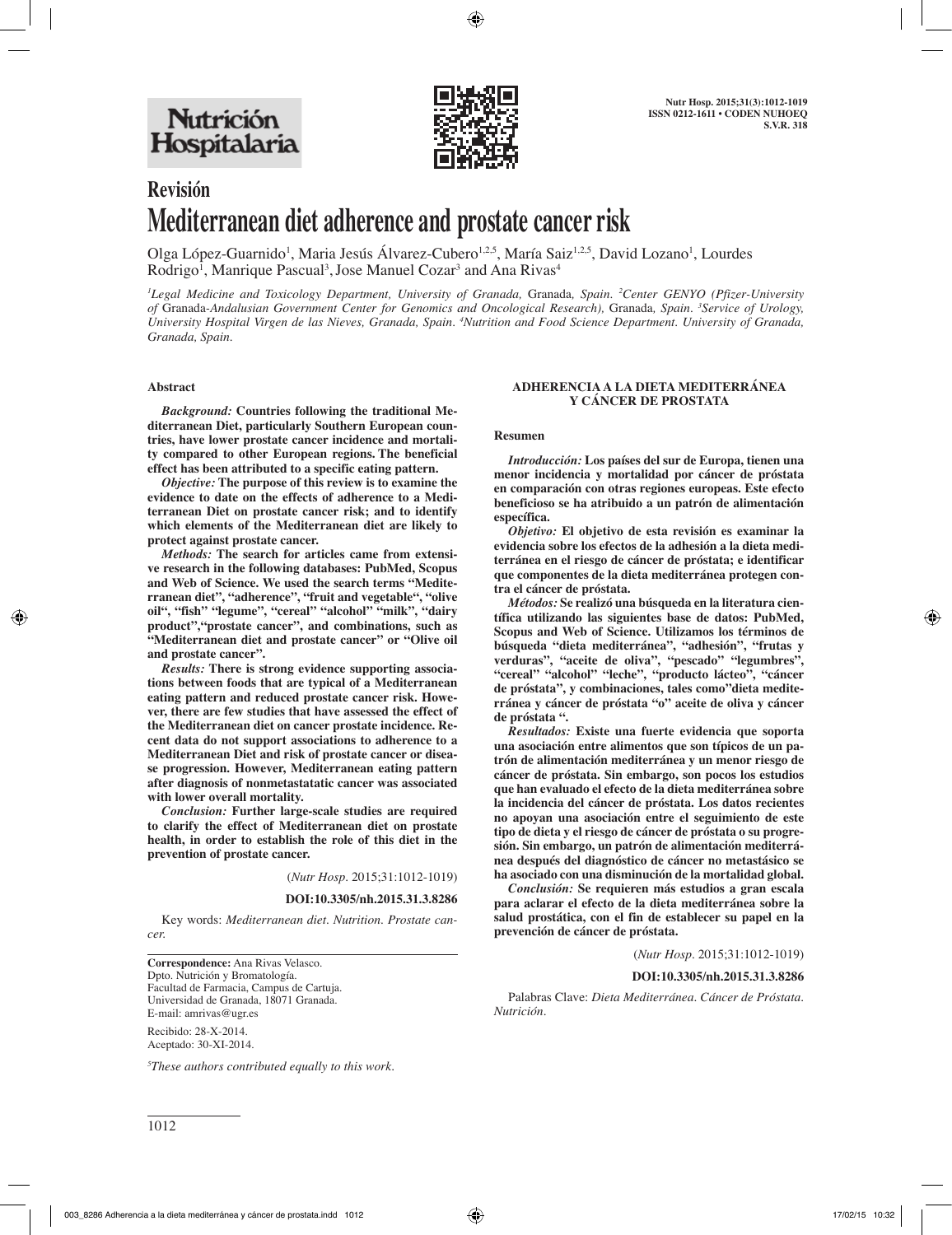#### **Introduction**

Prostate cancer (PCa) is the second most common cancer in men worldwide, after lung cancer, but still little is known about the etiology of this disease<sup>1</sup>. Epidemiological studies have suggested that environmental exposure, including diet and nutrition, may play a role in its etiology because of the wide international variation in its incidence2 . The dramatic increase in its occurrence among migrants from low-risk to high-risk countries also points to this hypothesis<sup>3</sup>. The World Cancer Research Fund has identified selenium, lycopene, and calcium as probable modifiers of PCa  $risk<sup>4,5</sup>$ . In addition, animal model studies implicate dietary carcinogens, such as the heterocyclic amines from over-cooked meats and sex steroid hormones, particularly estrogens, as candidate etiologies for PCa<sup>6</sup>. With dietary carcinogens and estrogens driving pro-carcinogenic inflammation in the developed world, it is tempting to speculate that dietary components associated with decreased PCa risk, such as intake of fruits and vegetables, especially tomatoes and crucifers, might act to attenuate the ravages of the chronic or recurrent inflammatory processes<sup>6</sup>.

To date, the most consistently followed approach to examine the potential relation between dietary factors and PCa was based on particular nutrients such as lycopene and selenium. However, results from studies on individual nutrients are largely inconsistent. This might be partly due to limitations in single nutrient investigations owing to that we do not eat isolated nutrients but meals consisting of a variety of foods with complex combinations of nutrients and bioactive components. The traditional analysis considering the effect of a few isolated nutrients on prostate health misses much key information regarding complex or cumulative correlations and interactions between these compounds contained in food. For this reason, there is an increasing interest in the study of dietary patterns that could answer some questions and promote the development of appropriate recommendations for overall dietary habits<sup>7</sup>.

Prostate cancer has emerged as the most frequent cancer amongst men in Europe, with incidence increasing rapidly over the past two decades. Countries following the traditional Mediterranean Diet (MeDi), particularly Southern European countries, have lower PCa incidence and mortality compared to other European regions<sup>8</sup>. The beneficial effect has been attributed to a specific eating pattern. The Mediterranean diet´s key characteristics are high intake of vegetables, legumes, fruits and cereals; moderate to high intake of fish; low intake of saturated lipids and high intake of unsaturated lipids, particularly olive oil; low to moderate intake of dairy products, low intake of meat; and modest intake of ethanol, mostly in the form of wine.<sup>9</sup> The MeDi was introduced to the scientific community by the classic Seven Countries study. Since then, data on the association between this diet and lower risk of cancer at various sites have been accumulating $10,11$ . However, a limited number of cross-sectional studies have examined the relationship between MeDi adherence and PCa, and they have reported conflicting results. Therefore, the purpose of this review is to examine the evidence to date on the effects of adherence to a Mediterranean diet on prostate cancer risk and to identify which elements of the Mediterranean diet are likely to protect against prostate cancer.

## **Methods**

The search for articles came from extensive research in the following databases: PubMed, Scopus and Web of Science. We used the search terms "Mediterranean diet", "adherence", "fruit and vegetable", "olive oil", "fish" "legume", "cereal" "alcohol" "milk", "dairy product", "lycopene", "vitamin E", "vitamin C", "resveratrol", "prostate cancer", and combinations, such as "Mediterranean diet and prostate cancer" or "Olive oil and prostate cancer". The titles and abstracts of the located documents were initially reviewed and the reference lists of selected papers were searched to identify additional articles. We narrowed the search to studies published in English.

## **Results and discussion**

## *Adherence to Mediterranean diet and prostate health*

The MeDi is characterized by a high intake of olive oil, plant products, fish and seafood; a low intake of dairies, meat and meat products; and a moderate ethanol intake<sup>9</sup>. These food items contain a complex array of naturally occurring bioactive molecules with antioxidant, anti-inflammatory and alkalinising properties that may protect against PCa. In order to analyze the role of Mediterranean eating habits on PCa risk, dietary pattern analyses should be considered. These studies examine the association between overall diet and disease risk, taking into account the fact that foods are eaten in combination<sup>12</sup>. The ability of a diet quality index score to predict PCa risk depends on how well the index measures dietary risk factors for PCa as these indices have been associated with other chronic disease outcomes<sup>13-14</sup>.

Previous studies on dietary patterns and risk of PCa have used different methodological approaches and reported inconsistent findings<sup>14</sup>. A small, clinic based case-control study conducted in Canada reported that men in the highest tertile for the processed pattern, which key characteristics are consumption of red meats, organ meats, processed meats, refined grains, vegetable oils, and soft drinks, had an adjusted odds ratio (OR) of 2.75 [95% confidence interval (CI): 1.40-5.39, *p*= 0.0035)]. On the other hand, the Western diet, characterized by high intake of energy, red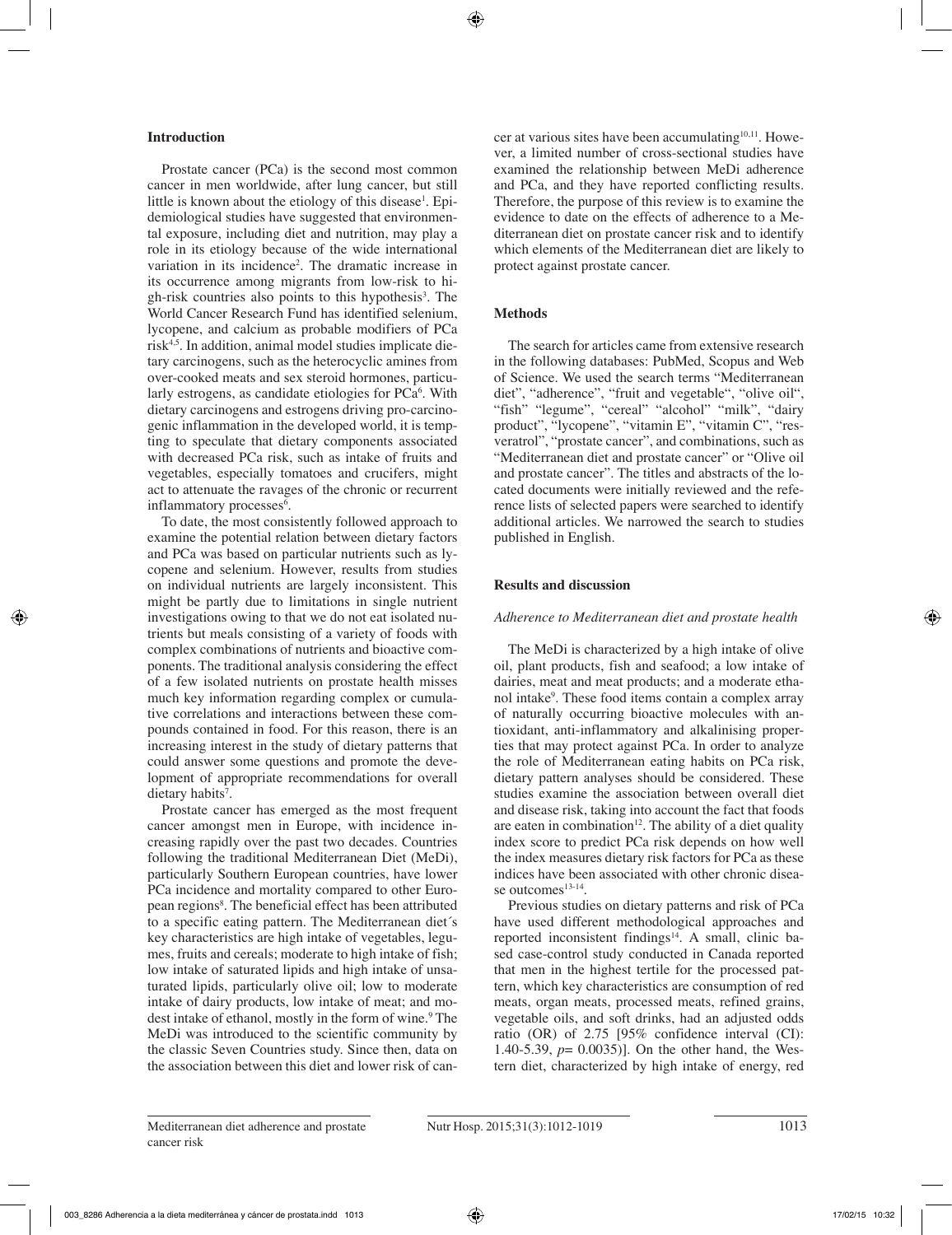meats and fat, and low intake of fiber, has been associated with an increased risk for advanced PCa according to separate Australian<sup>15</sup> and Uruguayan studies<sup>16</sup>; however, in 3 prospective studies in US men, investigators found no significant association between any identified dietary patterns and the risk of PCa. inciden $ce^{17-19}$ . Recently, Bosire et al. incidence<sup>14</sup> investigated the relationship between index-based dietary patterns and the risk of PCa in a cohort of 293,464 US men. Among men who reported a history of prostate-specific antigen testing, high Healthy Eating Index-2005 (HEI-2005), and Alternate Healthy Eating Index-2010 (AHEI-2010) scores were associated with lower risk of total PCa (for the highest quintile compared with the lowest), [hazard ratio (HR) = 0.92, 95% CI: 0.86-0.98, *p* = 0.01; and HR = 0.93, 95% CI: 0.88, 0.99, *p* = 0.05, respectively]. No significant association was observed between any of the indices and advanced or fatal PCa. Eating habits based on cornbread, grits, sweet potatoes, okra, beans, and rice–that is, similar to those of the MeDi– were proven by the National Health and Nutrition Examination Survey Epidemiological Follow-up study to be significantly associated with PCa risk $19$ . Both black and nonblack men in the highest tertile for this dietary pattern had a reduced risk of PCa (OR= 0.6,  $95\%$  CI: 0.4-1.10,  $p = 0.008$ ).

There are a few studies that have assessed the effect of the MeDi on cancer prostate incidence. Besides these, the impact of MeDi adherence on prostate health remains unclear. Table I summarizes the characteristics of these studies: where the work was conducted, the number of participants in each study, the methods used to evaluate MeDi adherence, and the main results. A comprehensive review of studies on cancer and the Mediterranean dietary pattern in the Mediterranean region incidence<sup>20</sup> concluded that adherence to principles of the MeDi may significantly reduce PCa incidence. Trichopoulou and coworkers used effect estimates from studies of dietary intake and cancer in the Mediterranean region, incidence rates of PCa, and food consumption patterns to calculate the fraction of PCa incidence that could be avoided by adherence to the principles of the MeDi. They estimated that approximately 10% of PCa cases in the United States could be prevented by adherence to the traditional healthy MeDi. Kenfield et al.<sup>21</sup> described that adherence to a MeDi evaluated through a Mediterranean Diet Score (MDS) was not associated with risk of advanced PCa or disease progression in a prospective study following 47,867 US men in the Health Professionals Follow-up Study. However, greater adherence to the MeDi after diagnosis of nonmetastatatic cancer was associated with lower overall mortality. Bosire et al.<sup>14</sup> examined the relationship between diet quality and the risk of PCa in the National Institutes of Health (NIH)-AARP Diet and Health Study cohort (293,464 US men) using the alternate Mediterranean diet score (aMED). There was no association between total PCa and the aMED score

(HR=0.97, 95% CI: 0.91, 1.03, *p* =0.09). In addition, it was found little support for an association between the MeDi and PCa in a Northern European case-control study<sup>22</sup>. The authors defined five MDS variants with different components using either study-specific intakes or intakes in a Greek reference population as cut-off values between low and high intake of each component. No statistically significant association was found between adherence to the MeDi based on any of the MDS variants and PCa risk (OR range: 0.96–1.19 for total PCa, comparing high with low adherence). Recently, Ax et al.<sup>4</sup> studied the relationship between adherence to a modified Mediterranean Diet Score (mMDS) and PCa risk in the Uppsala Longitudinal Cohort Study of Adult Men. No associations were found between Mediterranean dietary patterns and PCa in the whole study population ( $\overline{HR} = 1.0$ , 95% CI: 0.75-1.34; *p =* 0.91).

#### *Components of the Mediterranean diet and prostate cancer*

There is evidence that specific components of MeDi are involved in prostate carcinogenesis prevention. In this context, the principal studies that demonstrate this association are described below.

## *Olive oil as the principal source of fat*

Olive oil is the major common characteristic of diet in Mediterranean populations, where it accounts for one to two-thirds of total vegetable fat intake, and is therefore a relevant source not only of unsaturated fats, but of several other dietary components and micronutrients, as well.<sup>23</sup> Various studies have consistently revealed that total fat intake and particularly saturated fat intake were significantly associated with an increased risk for advanced PCa.16, 24 However, dietary intake of monounsaturated and polyunsaturated fat was generally not associated with advanced PCa  $risk^{16,25,26}$ .

A Greek study provided limited data on added lipids -including olive oil- and PCa risk. The authors concluded that among added lipids, seed oils were significantly associated, and butter and margarine were non-significantly positively associated with PCa risk, whereas olive oil was unrelated to this risk<sup>27</sup>. An Australian case-control study compared subjects consuming  $\langle 0.25 \text{ and } \ge 0.25 \text{ } 1 \rangle$  month to non users of olive oil, and reported no significant association between olive oil consumption and PCa risk (both  $ORs=0.8$ )<sup>28</sup>. A population-based case-control study was conducted in Auckland, New Zealand, involving 317 PCa cases and  $480$  controls<sup>29</sup>. A food-frequency questionnaire was used to collect data concerning consumption of monounsaturated fatty acids (MUFA)-rich vegetable oils (including olive oil, canola or peanut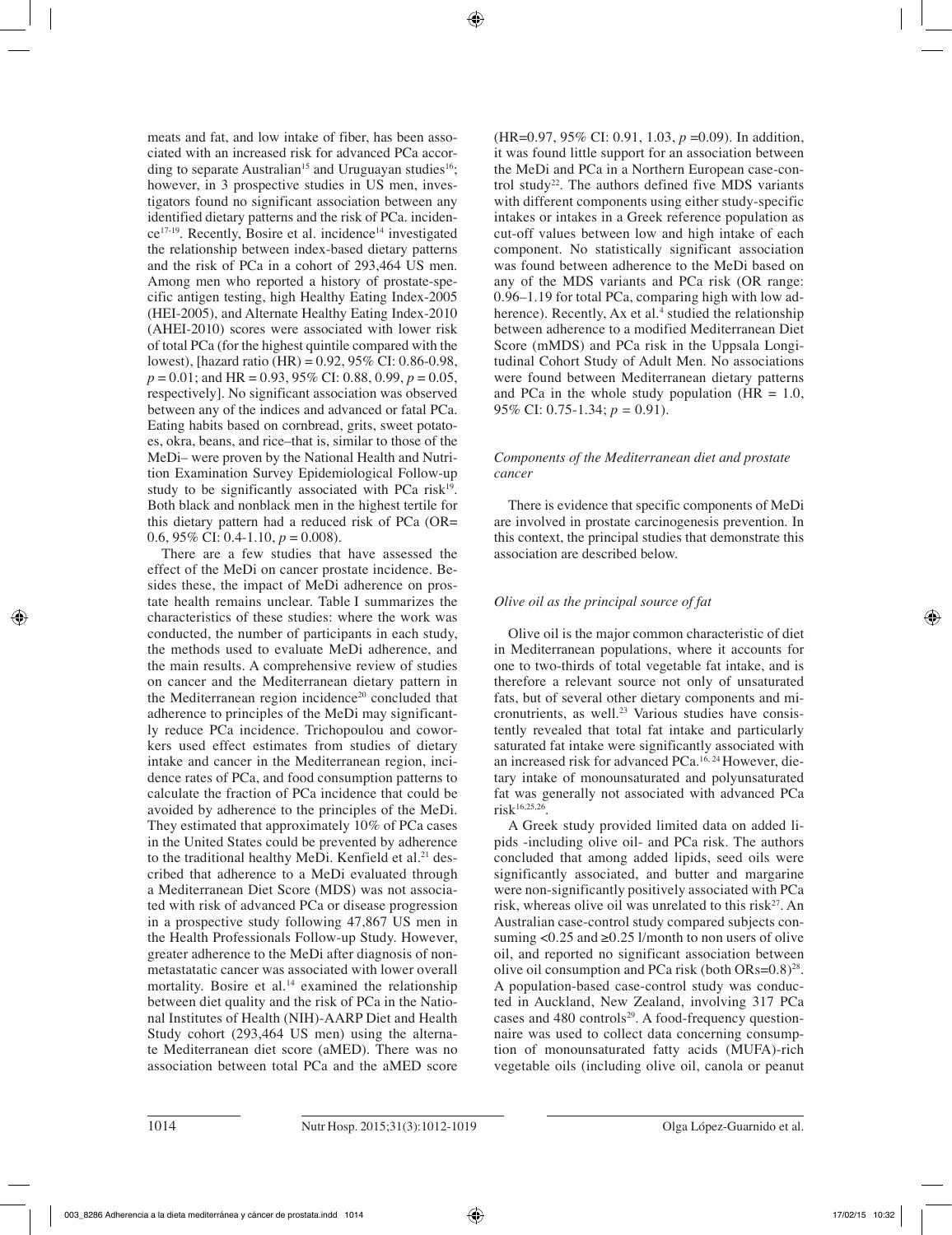| Reference Country                       |            | Subjects                              | Type of study                                                                                                          | Method used to<br>evaluate MeDi<br>adherence            | Results                                                                                                                                                                                                                                                                                                                                                                                                                                                                                                                                                                               | Conclusions                                                                                                                                                                                                                                                      |
|-----------------------------------------|------------|---------------------------------------|------------------------------------------------------------------------------------------------------------------------|---------------------------------------------------------|---------------------------------------------------------------------------------------------------------------------------------------------------------------------------------------------------------------------------------------------------------------------------------------------------------------------------------------------------------------------------------------------------------------------------------------------------------------------------------------------------------------------------------------------------------------------------------------|------------------------------------------------------------------------------------------------------------------------------------------------------------------------------------------------------------------------------------------------------------------|
| Kenfiel<br>et al. $21$                  | <b>USA</b> | $N = 42867$<br>Aged<br>40-75 $yr$     | The Health<br>Professionals<br>Follow-up Study<br>Prospective<br>cohort                                                | MeDi Score<br>Alternative<br>MeDi Score                 | The MeDi was not<br>associated with risk of<br>advanced (HR: 0.95; 95%<br>CI: 0.81-1.11; $p=0.56$ ) or<br>lethal PCa (HR: 0.95; 95%<br>CI: 0.79-1.13; $p=0.65$ )<br>In the case-only analysis,<br>there was no association<br>between the MeDi after<br>diagnosis and risk of lethal<br>(HR: 0.98; 95% CI: 0.75-<br>1.29; $p=0.76$ ) or fatal PCa<br>(HR: $1.01$ ; 95% CI: 0.75-<br>$1.38; p=0.95$<br>There was a 22% lower<br>risk of overall mortality<br>(HR: 0.78; 95% CI: 0.67-<br>$0.90; p=0.0007$ ) among<br>men with greater adherence<br>to the MedDi after PCa<br>diagnosis | A higher MedDi score<br>was not associated with<br>risk of advanced PCa<br>or disease progression<br>Greater adherence<br>to the MeDi after<br>diagnosis of<br>nonmetastatic PCa was<br>associated with lower<br>overall mortality                               |
| Bosire et<br>$al.^{14}$                 | <b>USA</b> | $N = 293464$<br>Aged 50-71<br>yr      | the National<br>Institutes of<br>Health (NIH)-<br><b>AARP</b> Diet and<br><b>Health Study</b><br>Prospective<br>cohort | Alternative<br>MeDi Score                               | There was no association<br>between total PCa. and<br>the alternative MeDi score<br>$(HR = 0.97, 95\% \text{ CI: } 0.91$<br>$1.03$ ; $p = 0.09$ )                                                                                                                                                                                                                                                                                                                                                                                                                                     | No significant<br>association was<br>observed between<br>alternative MeDi<br>score and total PCa or<br>advanced or fatal PCa,<br>regardless of prostate-<br>specific antigen testing<br>status                                                                   |
| Möller et Sweden<br>$al.$ <sup>22</sup> |            | $N = 1482$<br>cases, 1108<br>controls | Aged 35-79 yr                                                                                                          | Cancer of the<br>Prostate in<br>Sweden (CAPS)<br>study. | Case-control MeDi Score                                                                                                                                                                                                                                                                                                                                                                                                                                                                                                                                                               | Five MeDi Score<br>variants. No<br>statistically significant<br>association was found<br>between adherence to<br>the MeDi based on any<br>of the MDS variants<br>and PCa risk (OR<br>range: 0.96–1.19 for<br>total PCa, comparing<br>high with low<br>adherence) |
| Ax et al4 Sweden                        |            | $N = 1044$<br>Mean age<br>$71±1$ yr   | Uppsala<br>Longitudinal<br>Study of Adult<br>Men Prospective<br>cohort                                                 | A Modified<br>MeDi Score                                | There were no associations<br>between modified MeDi<br>score and PCa in the whole<br>study population ( $HR = 1.0$ ,<br>95% CI: 0.75-1.34; $p = 0.91$ )                                                                                                                                                                                                                                                                                                                                                                                                                               | No association was found<br>between a Mediterranean-<br>like diet and PCa risk                                                                                                                                                                                   |

| Table I                                                                                               |
|-------------------------------------------------------------------------------------------------------|
| Description of the studies that have assessed the effect of the Mediterranean diet on prostate cancer |

MeDi: Mediterranean diet; PCa: Prostate cancer; HR: Hazard ratio; OR: Odds ratio; CI: Confidence interval.

oil) and other dietary variables. Increasing levels of MUFA-rich vegetable oil intake were associated with a progressive reduction in PCa risk [Relative risk (RR)=  $0.5$ ; 95% CI: 0.3-0.9; > 5.5 ml per day vs. nonconsumption, *p*= 0.005]. However, PCa risk was not associated with intake of total MUFA or its major animal food sources. The authors conclude that their finding may be attributable to a protective dietary pattern associated with their consumption involving a high intake of plant-derived foods and fish oils, to a specific protective effect of these oils or to a combination of these factors $29$ .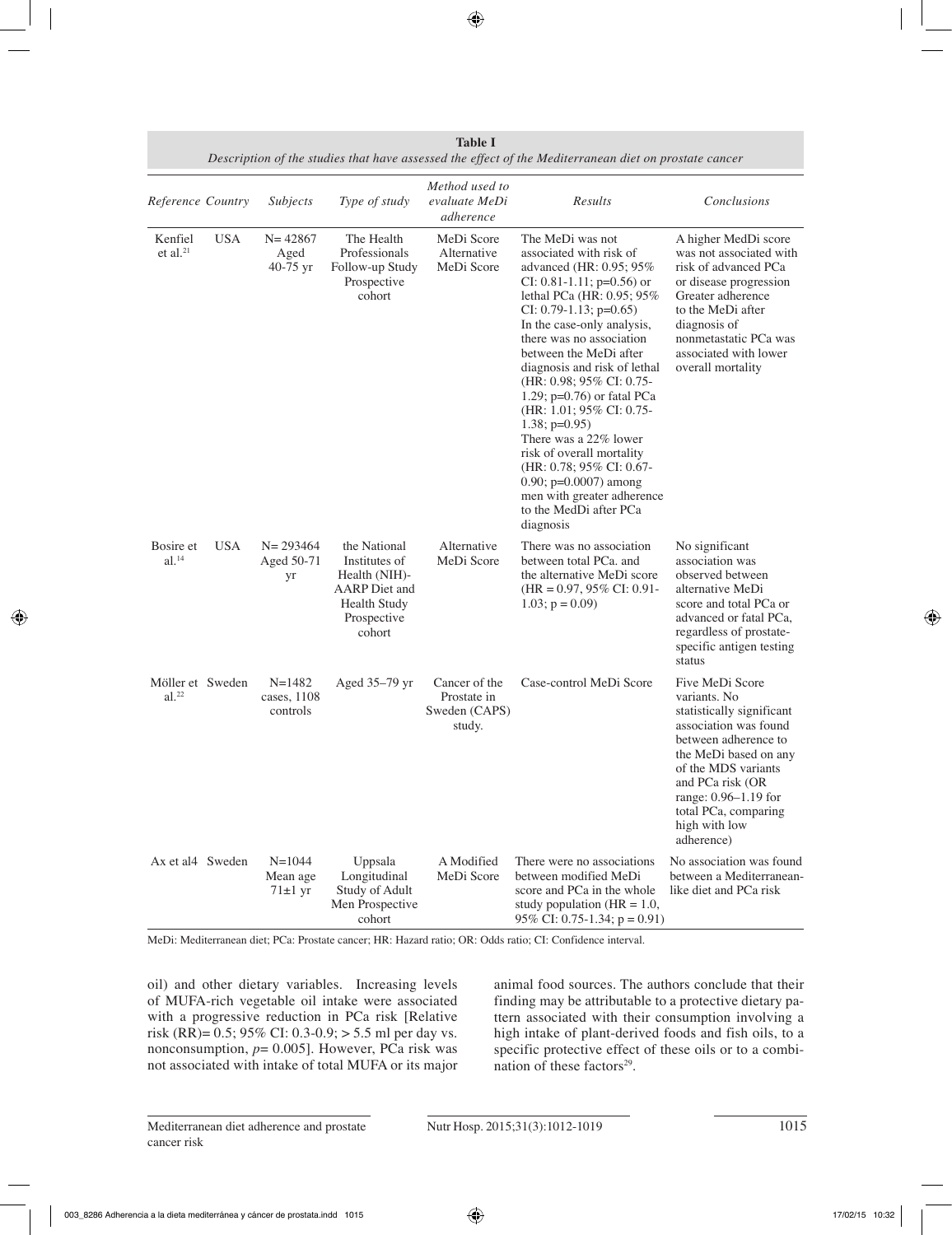#### *Regular consumption of fish*

Fish consumption is a characteristic component of the traditional MeDi. Cross-national studies showed inverse associations between per capita consumption of fish and the incidence of and mortality rates from PCa<sup>30,31</sup>. Pre-clinical studies utilizing xenografts and genetically engineered mouse models demonstrated that reducing dietary fat from corn oil and increasing fish oil intake delays the development and progression of PCa<sup>32,33</sup>. Moreover, intake of fish and marine-derived ω-3 fatty acids has been shown to be associated with decreased PCa mortality<sup>34</sup>. It should be noted that ω-3 fatty acids have been shown consistently to inhibit the proliferation of PCa cell lines in vitro and to reduce the risk and progression of these tumors in animal experiments $35$ . Various biological mechanisms have been proposed to explain these findings, e.g., a reduction in circulating testosterone concentrations<sup>36</sup>.

A meta-analysis of fish intake and PCa concluded that there was an association between fish consumption and a significant 63% reduction in PCa-specific mortality  $[4 \text{ cohort studies} (n = 49,661), RR: 0.37;$ 95% CI:  $0.18-0.74$ <sup>37</sup>. Recently, Bosire and coworkers<sup>14</sup> showed that in individual component analyses, the fish component of Alternate Mediterranean Diet Score and ω-3 fatty acids component of Alternate Healthy Eating Index were inversely associated with fatal PCa (HR =  $0.79$ , 95% CI:  $0.65$ -0.96, and HR = 0.94, 95% CI: 0.90-0.98, respectively).

## *High consumption of fruit and vegetables*

*Fruits* and vegetables are an important element of the *MeDi* and are rich in fiber, micronutrients, and phytochemicals which may have anti-carcinogenic actions2 . A few case-control studies have reported an overall inverse association between intake of fruits and vegetables and the risk for advanced PCa. Kolonel et al.38 reported that yellow-green vegetables, cruciferous vegetables and carrots were associated with a 33% reduced risk for advanced PCa. Hardin et al.<sup>39</sup> investigated the associations between vegetable, fruit, and grains and more aggressive PCa in a case-control study of 982 men. Comparing the highest to lowest quartiles of intake, the authors found that increasing intakes of leafy vegetables were inversely associated with risk of aggressive PCa (OR =  $0.66$ , 95% CI: 0.460.96,  $p = 0.02$ ). The results from cohort studies examining the association between intake of fruits and vegetables and the risk of advanced PCa were largely inconsistent $24$ . Takachi et al. $40$  did not find any association between fruit intake and the risk for advanced PCa. A recent metaanalysis that included 16 cohort studies<sup>2</sup> showed that the combined adjusted relative risk comparing highest with lowest categories showed that there was no association between vegetable and

fruit consumption and PCa incidence. The pooled RR was 0.97 (95% CI: 0.93-1.01) for vegetables and 1.02 (95% CI: 0.98-1.07) for fruit. The authors concluded that the intakes of certain types of fruit and vegetables may be more important tan others in reducing the risk of PCa, owing to the different compounds found in each.

# *High consumption of legumes and cereals*

Cereals and legumes are the main energy sources in the MeDi. It should be noted that high consumption of these foods, increases the intake of vegetable fiber, which is involved in the neoplastic risk by reducing the glycemic load, improving insuline sensitivy and decreasing the concentration of IGF-1<sup>41</sup>. Higher intake of legumes and cereals has been associated with a decreased risk of several cancers<sup>42</sup>. In addition, Deschasaux et al.<sup>43</sup> showed that PCa risk was inversely associated with legume fiber intakes (HR =  $0.55$ ,  $95\%$  CI: 0.32-0.95;  $p = 0.04$ ). In contrast, there was not significant association between PCa risk and cereal fiber  $(p = 0.7)$ . Surprinsigly, in the study of Bosire et al.<sup>14</sup>, the legume construct of the alternate MeDi score was positively associated with increased risk of fatal PCa. The authors explained that it was possible that consumption of legumes in their population was associated with higher intake of other foods, for example, red and processed meat. No other studies have reported similar findings, and there is no plausible explanation for this association.

# *Moderate to low intake of dairy products*

*Mediterranean eating* also typically includes low to moderate *consumption* of dairy products. The positive association between dairy product intake and PCa has been reported in several studies, including the European Prospective Investigation into Cancer and Nutri- $\tau$ tion<sup>44</sup> and studies in Canada<sup>45</sup> and Japan<sup>46</sup>. However, the results of 2 meta-analyses of the relation between dairy product intake and PCa provided conflicting conclusions: one showed a significantly positive association $47$  and the other (supported by the National Dairy Council) showed an overall null association<sup>48</sup>.

In a recent study, Song et al.<sup>49</sup> investigated the association between intake of dairy products and the incidence and survival of PCa during a 28-years follow-up. They conducted a cohort study in the Physicians Health Study ( $n = 21,660$ ) and a survival analysis among the incident PCa cases  $(n = 2806)$ . The intake of total dairy products was associated with increased PCa incidence (HR = 1.12, 95% CI: 0.93-1.35; >2.5 servings/d vs. 0.5 servings/d). In addition, in the survival analysis, whole milk intake remained associated with risk of progression to fatal disease after diagnosis  $[(HR = 2.17, 95\% \text{ CI: } 1.34-3.51)].$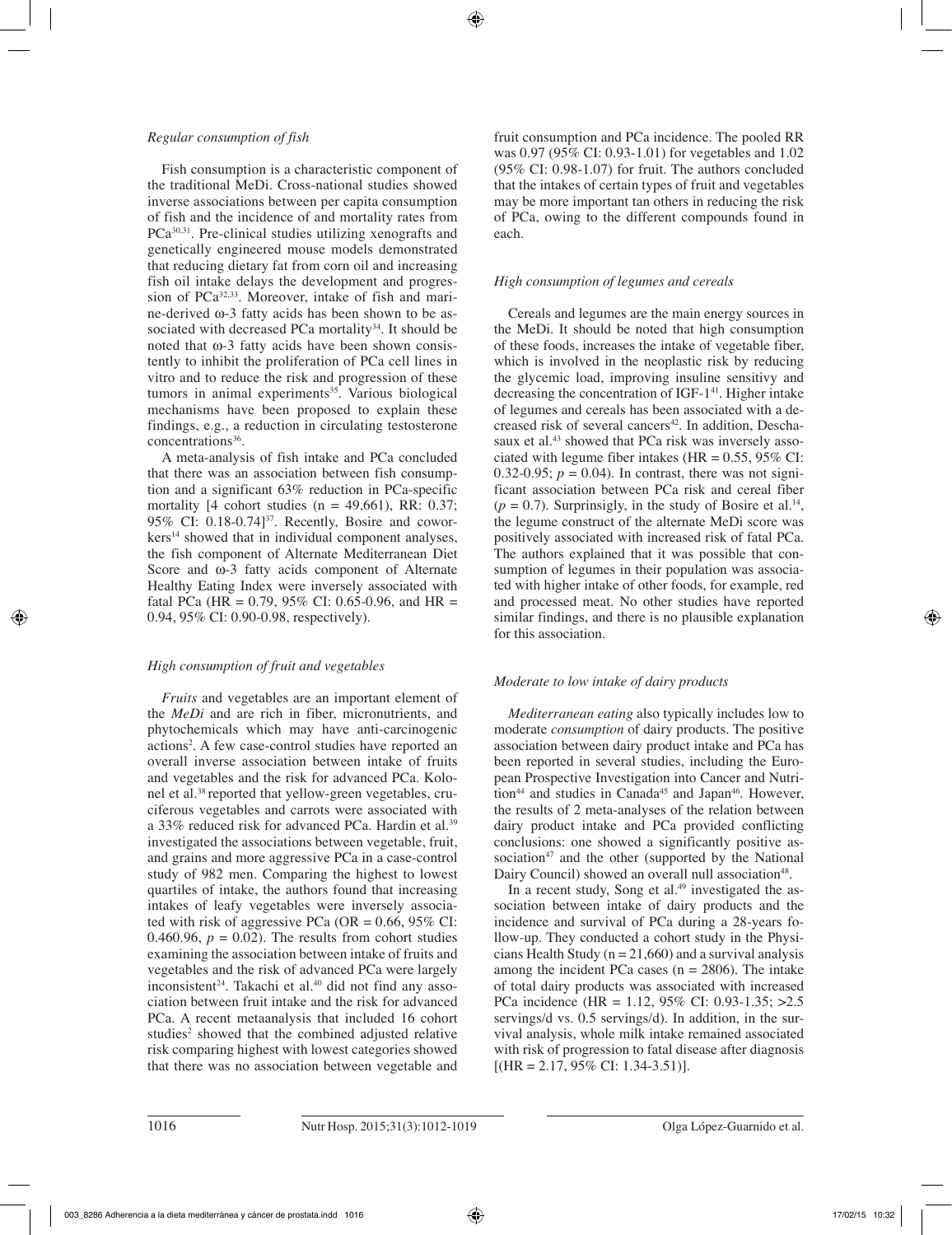#### *Moderate intake of wine*

MeDi is associated with moderate alcohol consumption, especially of red wine, usually at meals. Furthermore, alcohol intake is a modifiable lifestyle factor on the risk of prostate carcinogenesis, so the finding of a tiny association with this kind of cancer incidence could have a significant impact on public health. Red wine contains high concentrations of polyphenols, a potent antioxidant that is particularly prevalent in the skin and seed of grapes and may alter cell growth.

A 2010 review about alcohol consumption and PCa<sup>50</sup> concluded that moderate alcohol consumption, up to about three drinks per day, does not appear to influence PCa risk. However, heavy consumption may be associated with an excess risk for this disease. The level of risk at this level of exposure is modest and could be due to confounding of other causal factors or due to biases inherent in observational studies. These conclusions are in concordance with one previous epidemiologic review<sup>51</sup>. Related to these, we can also find different meta-analyses. Most of them did not see any evidence of a significant relationship between moderate alcohol consumption and  $PCa^{52-54}$ . Nevertheless, a Fillmore et al.54 meta-analysis suggests a statistically significant positive association between number of drinks per day and PCa (OR =  $1.158$ , 95% CI:  $1.051$ ) - 1.263).

While many epidemiologic studies have investigated associations between alcohol consumption and PCa with largely null results, fewer have investigated associations between specific alcoholic beverages, such as red wine, and  $PCa^{55}$ . Some of these cohort and case-control studies did not find any appreciable role for moderate red wine drinking on the risk of PCa<sup>55-</sup> 60. A 2005 case-control study involving 753 cases and 703 controls found an inverse association with risk of PCa for level of wine consumption, particularly for red wine (OR = 0.94, 95% CI: 0.90-0.98), especially in more aggressive forms of the disease $61$ . It accords with a previous study which had a slight but not significantly divergence between abstainers from wine<sup>62</sup> and subjects who drank  $1-13$  glasses of wine/week (RR = 1.13, 95% CI: 0.84-1.53) or more than 13 glasses of wine/week (RR = 0.92, 95% CI: 0.42-1.99) respectively. In contrast, few other studies were found concluding that consumption of total alcohol is associated with an increase in the risk of PCa, but did not find any association with red wine<sup>63-65</sup>.

Finally, we can also find one study carried out in three human PCa cell lines<sup>66</sup>: the hormone-sensitive LNCaP cell line, possessing a high number of functional androgen receptors; PC3 cells, possessing nonfunctional androgen receptors; and DU145 cells, containing no androgen receptors. The effect of red wine on the proliferation of these cell lines after five days of incubation was a dose-dependent inhibitory effect on cell proliferation for all cell lines tested (LNCaP and PC3 cells were more sensitive than DU145 cell to the effect of wine). At wine dilutions of 1:50 (comparable to the ingestion of 1 liter), the maximum effect of wine was found (inhibition >80%). However at higher concentrations, a reverse effect was observed, indicating that other substances, different from the examined polyphenols, might interfere with this growth effect or that high concentrations of specific polyphenols could act as growth stimulants, rather than inhibitors.

#### **Conclusion**

Epidemiological studies have suggested that MeDi may play a role in PCa etiology because of the wide variation in its incidence across the European Union. There is strong evidence supporting associations between foods and bioactive components that are typical of a Mediterranean eating pattern and reduced PCa risk; therefore it could be argued that a combination of these foods, as would be achieved in a Mediterranean eating pattern, would have synergistic effect providing greater protection against PCa. However, there are few studies that have assessed the effect of the MeDi on cancer prostate incidence. Recent data do not support associations to adherence to a MeDi and risk of PCa or disease progression. However, Mediterranean eating pattern after diagnosis of nonmetastatatic cancer was associated with lower overall mortality. Hence, relations between Mediterranean dietary patterns and PCa are still inconclusive and merit further investigations. Further large-scale studies are required to clarify the effect of MeDi on prostate health, in order to establish the role of this diet in the prevention of PCa.

#### **Declaration of interest**

The authors have no relevant interests to declare.

#### **References**

- 1. Rosato V, Edefonti V, Bravi F, Bosetti C, Bertuccio P, Talamini R, Dal Maso L, Montella M, Ferraroni M, La Vecchia C, Decarli A. Nutrient-based dietary patterns and prostate cancer risk: a case-control study from Italy. *Cancer Causes Control* 2014; 25:525-32.
- 2. Meng H, Shen Y, Shen J, Zhou F, Shen S, Das UN. Effect of n-3 and n-6 unsaturated fatty acids on prostate cancer (PC-3) and prostate epithelial (RWPE-1) cells in vitro. *Lipids Health Dis* 2013; 12: 160.
- 3. Shimizu H, Ross RK, Bernstein L, Yatani R, Henderson BE, Mack TM. Cancers of the prostate and breast among Japanese and white immigrants in Los Angeles County. *Br J Cancer* 1991; 63:963-966.
- 4. Ax E, Garmo H, Grundmark B, Bill-Axelson A, Holmberg L, Becker W, Zethelius B, Cederholm T, Sjögren P. Dietary patterns and prostate cancer risk: Report from the population based ULSAM cohort study of Swedish men. *Nutr Cancer* 2014; 66:77-87.
- 5. World Cancer Research Fund / American Institute for Cancer Research (2007) Food, Nutrition, Physical Activity, and the Prevention of Cancer: a Global Perspective. Washington DC: AICR.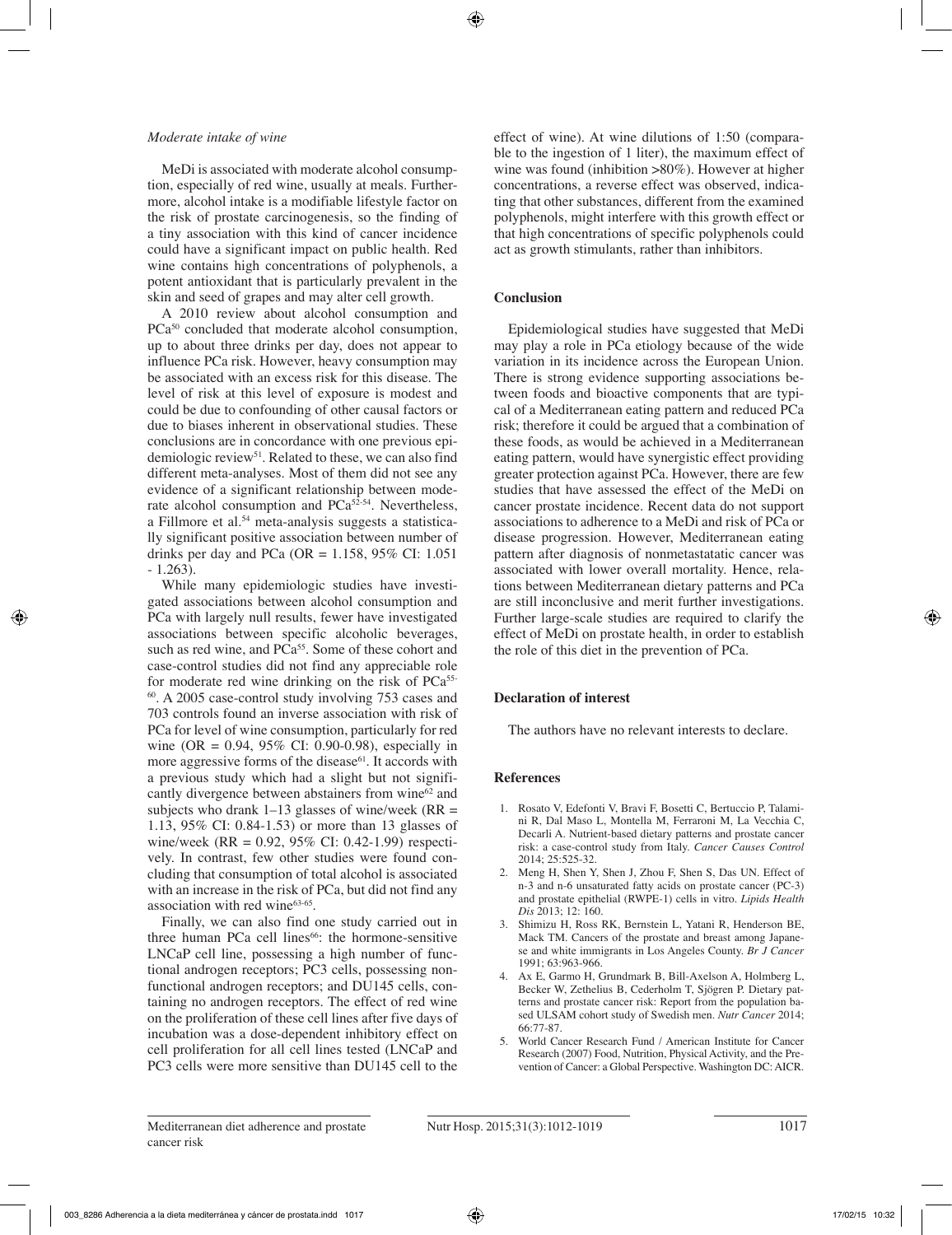- 6. Nelson WG, Demarzo AM, Yegnasubramanian S.The diet as a cause of human prostate cancer. *Cancer Treat* Res 2014, 59:51- 68, 2014.
- 7. Ciprián D, Navarrete-Muñoz EM, Garcia de la Hera M, Giménez-Monzo D, González-Palacios S, Quiles J, Vioque J (2013) Mediterranean and western dietary patterns in adult population of a mediterranean area; a cluster analysis. *Nutr Hosp* 2013; 28:1741-1749.
- 8. Bray F, Lortet-Tieulent J, Ferlay J, Forman D, Auvinen A. Prostate cancer incidence and mortality trends in 37 European countries: An overview. *Eur J Cancer* 2010; 46:3040-3052.
- 9. Romero Pérez A, Rivas Velasco A. Adherence to Mediterranean diet and bone health. *Nutr Hosp* 2014; 29:989-96.
- 10. Grao-Cruces A, Nuviala A, Fernández-Martínez A, Porcel-Gálvez A, Moral-García J, Martínez-López EJ. Adherence to mediterranean diet in rural urban adolescents of southern Spain, life satisfaction, anthropometry, and physical and sedentary activities. *Nutr Hosp* 2013; 28:1129-1135.
- 11. Itsiopoulos C, Hodge A, Kaimakamis M. Can the Mediterranean diet prevent prostate cancer?. *Mol Nutr Food Res* 2009; 53:227-239.
- 12. Rivas A, Romero A, Mariscal-Arcas M, Monteagudo C, López G, Lorenzo ML, Ocaña-Peinado FM, Olea-Serrano F. Association between dietary antioxidant quality score (DAQs) and bone mineral density in Spanish women. *Nutr Hosp* 2012 27:1886-3.
- 13. Mitrou PN, Kipnis V, Thiébaut ACM, Reedy J, Subar AF, Wirfält E, Flood A, Mouw T, Hollenbeck AR, Leitzmann MF, Schatzkin A. Mediterranean dietary pattern and prediction of all-cause mortality in a US population: Results from the NIH-AARP diet and health study. *Arch Intern Med* 2007;167:2461- 2468.
- 14. Bosire C, Stampfer MJ, Subar AF, Park Y, Kirkpatrick SI, Chiuve SE, Hollenbeck AR, Reedy J. Index-based dietary patterns and the risk of prostate cancer in the NIH-AARP diet and health study. *Am J Epidemiol* 2013; 177:504-513.
- 15. Ambrosini GL, Fritschi L, de Klerk NH, Mackerras D, Leavy J (2008) Dietary Patterns Identified Using Factor Analysis and Prostate Cancer Risk: A Case Control Study in Western Australia. *Ann Epidemiol* 2008;18:364-370.
- 16. De Stefani E, Ronco AL, Deneo-Pellegrini H, Boffetta P, Aune D, Acosta G, Brennan P, Ferro G, Mendilaharsu M. Dietary patterns and risk of advanced prostate cancer: A principal component analysis in Uruguay. *Cancer Causes Control* 2010; 21:1009-1016.
- 17. Wu K, Hu FB, Willett WC, Giovannucci E. Dietary patterns and risk of prostate cancer in U.S. men. C*ancer Epidemiol Biomarkers Prev* 2006; 15:167-171.
- 18. Muller DC, Severi G, Baglietto L, Krishnan K, English DR, Hopper JL, Giles GG. Dietary patterns and prostate cancer risk. *Cancer Epidemiol Biomarkers Prev* 2009;18:3126-3129.
- 19. Tseng M, Breslow RA, DeVellis RF, Ziegler RG. Dietary Patterns and Prostate Cancer Risk in the National Health and Nutrition Examination Survey Epidemiological Follow-up Study Cohort. C*ancer Epidemiol Biomarkers Prev* 2004; 13:71-77.
- 20. Trichopoulou A, Lagiou P, Kuper H, Trichopoulos D.Cancer and Mediterranean dietary traditions. C*ancer Epidemiol Biomarkers Prev* 2000; 9:869-873.
- 21. Kenfield SA, DuPre N, Richman EL, Stampfer MJ, Chan JM, Giovannucci EL. Mediterranean Diet and Prostate Cancer Risk and Mortality in the Health Professionals Follow-up Study. *Eur Urol* 2014; 65:887-894.
- 22. Möller E, Galeone C, Andersson TM-, Bellocco R, Adami H, Andrén O, Grönberg H, La Vecchia C, Mucci LA, Bälter K. Mediterranean Diet Score and prostate cancer risk in a Swedish population-based case–control study. *J Nutr Sci* 2013; 2: e15.
- 23. Pelucchi C, Bosetti C, Negri E, Lipworth L, la Vecchia C. Olive oil and cancer risk: An update of epidemiological findings through 2010. *Curr Pharm Des* 2011; 17:805-812.
- 24. Gathirua-Mwangi WG, Zhang J. Dietary factors and risk for advanced prostate cancer. *Eur J Cancer Prev* 2014; 23:96-109.
- 25. Granados S, Quiles JL, Gil A, Ramírez-Tortosa MC. Dietary lipids and cancer. *Nutr Hos* 2006 21:42-52, 44-54.
- 26. Bairati I, Meyer F, Fradet Y, Moore L. Dietary fat and advanced prostate cancer. *J Urol* 1998;159:1271-1275.
- 27. Tzonou A, Signorello LB, Lagiou P, Wuu J, Trichopoulos D, Trichopoulou A (1999) Diet and cancer of the prostate: A case-control study in Greece. *Int J Cancer* 80:704-708.
- 28. Hodge AM, English DR, McCredie M.R.E. et al. Foods, nutrients and prostate cancer," *Cancer Causes Control* 2004; 15:11-20.
- 29. Norrish AE, Jackson RT, Sharpe SJ, Skeaff CM. Men who consume vegetable oils rich in monounsaturated fat: Their dietary patterns and risk of prostate cancer (New Zealand). *Cancer Causes Control* 2000; 11:609-615.
- 30. Kobayashi M, Sasaki S, Hamada GS, Tsugane S. Serum n-3 fatty acids, fish consumption and cancer mortality in six Japanese populations in Japan and Brazil. *Jap J Cancer Res* 1999; 90:914-921.
- 31. Hebert JR, Hurley TG, Olendzki BC, Teas J, Ma Y, Hampl JS. Nutritional and socioeconomic factors in relation to prostate cancer mortality: A cross-national study. *J Natl Cancer Inst* 1998; 90:1637-1647.
- 32. Ngo TH, Barnard RJ, Cohen P, Freedland S, Tran C, De-Gregorio F, Elshimali YI, Heber D, Aronson WJ. Effect of isocaloric low-fat diet on human LAPC-4 prostate cancer xenografts in severe combined immunodeficient mice and the insulin-like growth factor axis. *Clin. Cancer Res* 2003; 9:2734-2743.
- 33. Berquin IM, Min Y, Wu R, Wu J, Perry D, Cline JM, Thomas MJ, Thornburg T, Kulik G, Smith A, Edwards IJ, D'Agostino Jr. R, Zhang H, Wu H, Kang JX, Chen YQ. Modulation of prostate cancer genetic risk by omega-3 and omega-6 fatty acids. *J Clin Invest* 2007;117:1866-1875.
- 34. Chavarro JE, Stampfer MJ, Hall MN, Sesso HD, Ma J. A 22-y prospective study of fish intake in relation to prostate cancer incidence and mortality. *Am J Clin Nutr* 2008, 88:1297-1303.
- 35. Rose DP, Connolly JM.Omega-3 fatty acids as cancer chemopreventive agents. *Pharmacol Therapeut* 1999; 83:217-244.
- 36. Nagata C, Takatsuka N, Kawakami N, Shimizu H.Relationships between types of fat consumed and serum estrogen and androgen concentrations in Japanese men. *Nutr Cancer* 2000; 38:163-167.
- 37. Szymanski KM, Wheeler DC, Mucci LA. Fish consumption and prostate cancer risk: A review and meta-analysis. *Am J Clin Nutr* 2010; 92:1223-1233.
- 38. Kolonel LN, Hankin JH, Whittemore AS, Wu AH, Gallagher RP, Wilkens LR, John EM, Howe GR, Dreon DM, West DW, Paffenbarger RSJ. Vegetables, fruits, legumes and prostate cancer: A multiethnic case-control study. *Cancer Epidem Biomar* 2000; 9:795-804.
- 39. Hardin J, Cheng I, Witte JS. Impact of consumption of vegetable, fruit, grain, and high glycemic index foods on aggressive prostate cancer risk. *Nutr Cancer* 2011; 63:860-872.
- 40. Takachi R, Inoue M, Sawada N, Iwasaki M, Sasazuki S, Ishihara J, Tsubono Y, Tsugane S. Fruits and vegetables in relation to prostate cancer in Japanese men: The Japan public health center-based prospective study. *Nutr Cancer* 2010; 62:30-39.
- 41. Ferrís-Tortajada J, Berbel-Tornero O, García-Castell J, Ortega-García JA, López-Andreu JA. Dietetic factors associated with prostate cancer. Protective effects of mediterranean diet. *Actas Urol Esp* 2012; 36:239-245.
- 42. Aune D, De Stefani E, Ronco A, Boffetta P, Deneo-Pellegrini H, Acosta G, Mendilaharsu M.Legume intake and the risk of cancer: A multisite case-control study in Uruguay. *Cancer Causes Control* 2009; 20:1605-1615.
- 43. Mehdad A, McBride E, Monteiro Grillo I, Camilo M, Ravasco P. Nutritional status and eating pattern in prostate cancer patients. *Nutr Hosp* 2010; 25:422-7.
- 44. Key TJ. Nutrition, hormones and prostate cancer risk: results from the European prospective investigation into cancer and nutrition. *Recent Results Cancer Res* 2014; 202:39-46.
- 45. Raimondi S, Mabrouk JB, Shatenstein B, Maisonneuve P, Ghadirian P.Diet and prostate cancer risk with specific focus on dairy products and dietary calcium: A case-control study. *Prostate* 2010; 70:1054-1065.